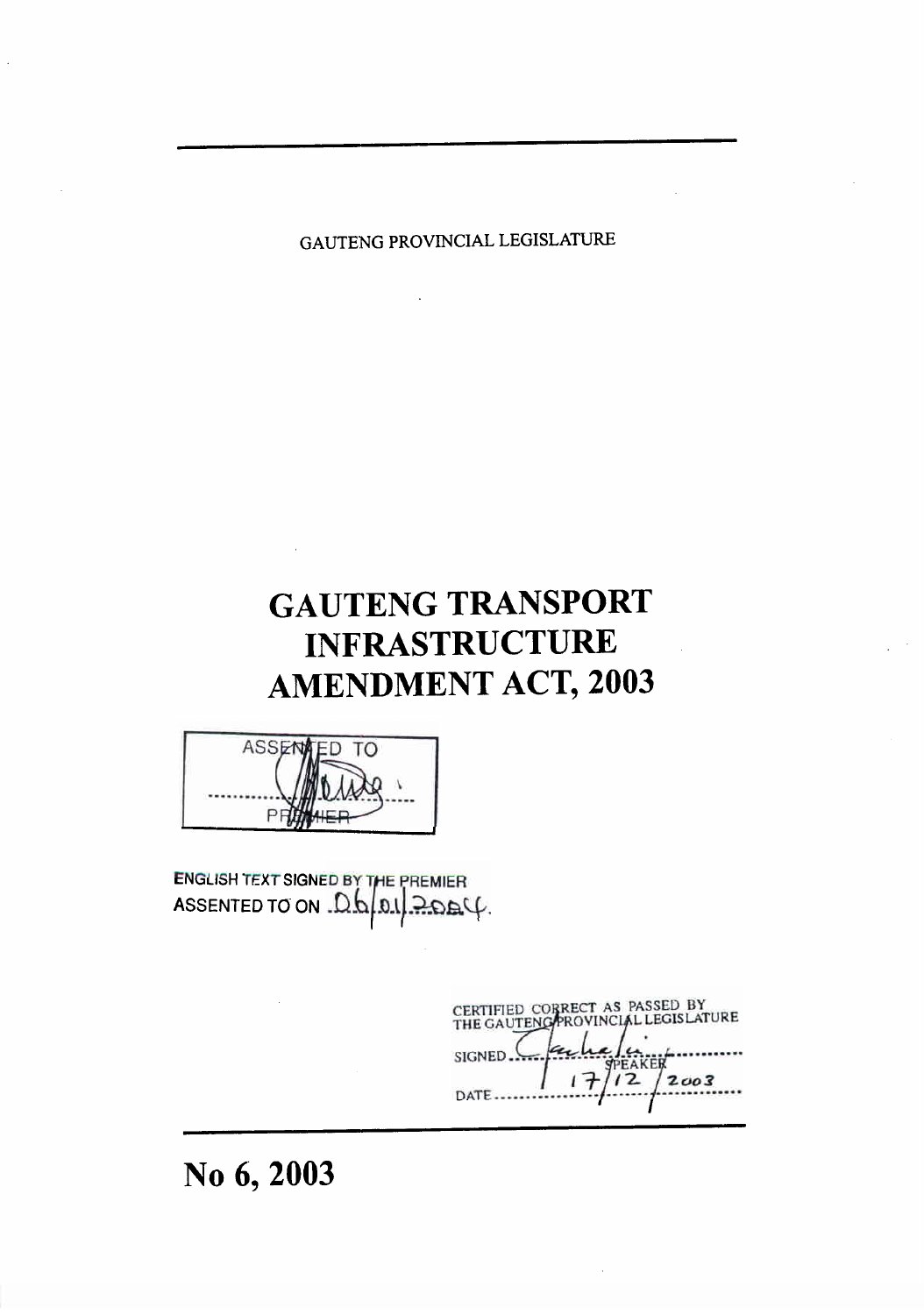## **GENERAL EXPLANATORY NOTE:**

 $\mathbf I$ 

I Words in bold type in square brackets indicate omissions from<br>existing enactments.

Words underlined with a solid line indicate insertions in existing enactments.

# **ACT**

**EXC A** SCORE CRAILWALLER IN COMPANY WHERE the competent environmental authority **decides that the environmental investigation at the stage of route determination is adequate; and to provide for incidental matters. in relations** and for the necessary present to relation to route determination; to **make a second environmental investigation at the stage of preliminary design of a intertional definitions; to provide for the necessary, land use rights with respect to stations and for the necessary powers of the MEC to enter into contracts for road** 2001, so as **to amend and To** amend the **Gauteng 'Transport** Infrastructure Act,

**BE IT ENACTED by the Gauteng Legislature as follows:—** 

## Amendment of section 1 of Act 8 of 2001

 $1$ amended-  $5$ 2001 (hereinafter referred to <sup>1</sup> of the Gauteng Transport Infrastructure Act, 1. Section as the "principal Act") is hereby amended-

*(a)* by the insertion of the following definition after the definition of 'provincial  $r = \frac{1}{2}$ 

> $\frac{1}{2000}$  Land Transport Transition Act, 2000 (Act No. 22 of 2000)," bublic railway transport solution leads in section  $1(Lxiii)/f$ . public railway transport service" means a public transport service

- definition of "rail reserve" of the following definition: (National Land Hump)
	- **formation** increasing the same of the commercial facilities] 15 ran reserve means and signalling and marshalling facili-[, **as proclaimed or "rail reserve" means the full width** of a railway line
- by the sub<br> $\det$  $\mathbf{I}_{\text{C}}$  by the substitution for the definition of "railway line" of the follow
	- **"railway line" means** rail facilities for the use of heavy or light rail and, where the context so indicates, a right of way, **[for the use of heavy or light rail proclaimed, designated or expropriated as such under this 20** Act] whether on or below the surface of the land and includes the rail reserve and a temporary deviation thereof."
- *<i>d* distributed a lample of the following definition after the definition of "railway"  $\frac{y}{v}$ :
	- railway system" includes the railway lines with rail reserves and 2 stations, and the rolling stock forming part of the relevant system.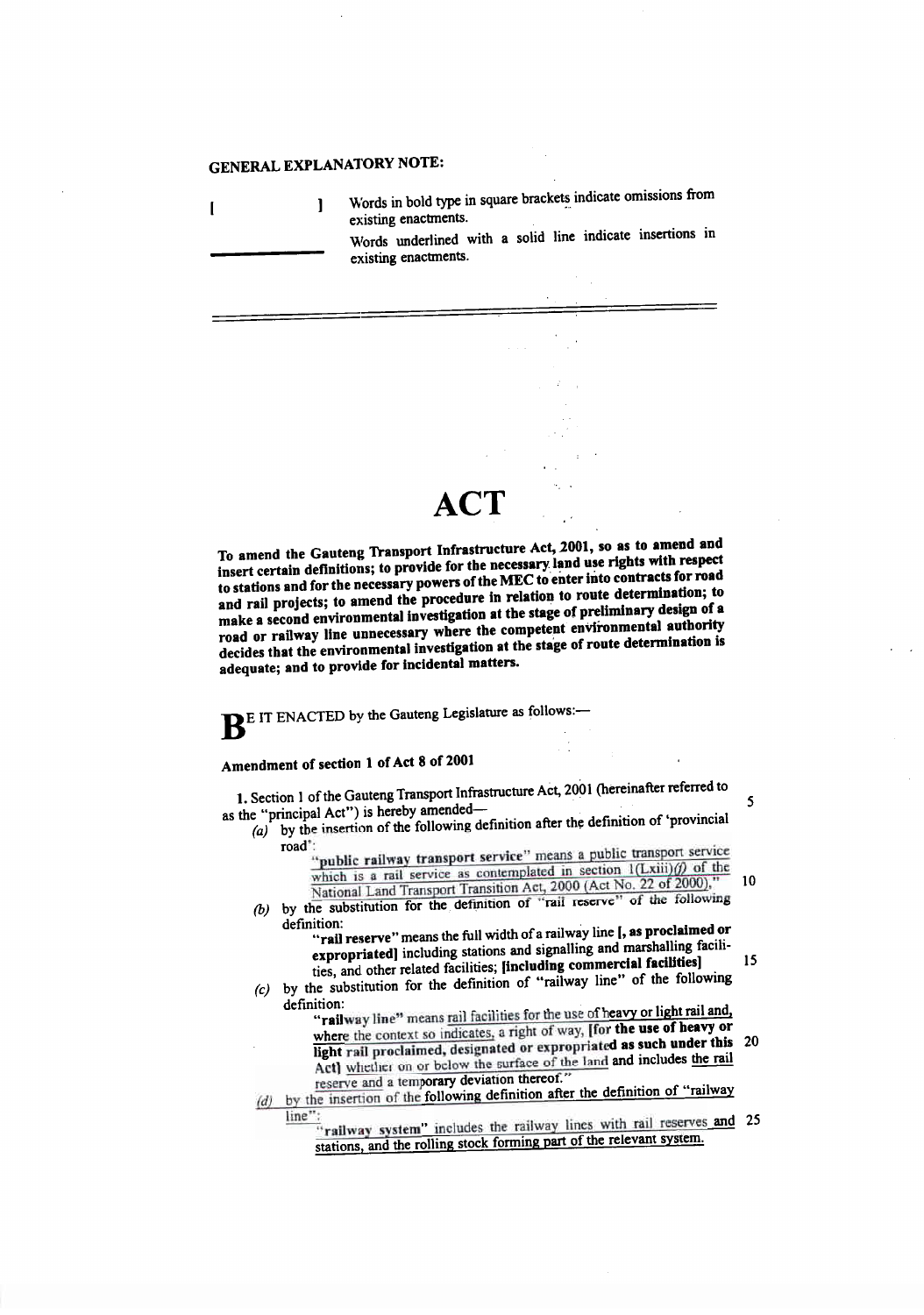| (e) | by the insertion of the following definition after the definition of 'road way':                                                                                                                                                                                                  |    |
|-----|-----------------------------------------------------------------------------------------------------------------------------------------------------------------------------------------------------------------------------------------------------------------------------------|----|
|     | "rolling stock" means a vehicle that is able to operate on a railway,                                                                                                                                                                                                             |    |
|     | irrespective of its capability of independent motion.                                                                                                                                                                                                                             |    |
| (f) | by the insertion of the following definition after the definition of "State":                                                                                                                                                                                                     | 5  |
|     | " 'station' means a railway station or a railway passenger terminal                                                                                                                                                                                                               |    |
|     | and includes-<br>(a) the area within a station used or to be used for facilities necessary                                                                                                                                                                                        |    |
|     | for the operation, maintenance and administration of a railway                                                                                                                                                                                                                    |    |
|     | system or activities associated therewith or incidental thereto,                                                                                                                                                                                                                  |    |
|     | including, but not limited to, workshops, storerooms, administrative                                                                                                                                                                                                              | 10 |
|     | offices, staff accommodation, fire stations and ventilation shafts;                                                                                                                                                                                                               |    |
|     | the area within the station used or to be used in connection with a<br>(b)                                                                                                                                                                                                        |    |
|     | railway system for parking of vehicles, parking garages, drop-off                                                                                                                                                                                                                 |    |
|     | and pick-up areas, inter-modal transfer of passengers and public                                                                                                                                                                                                                  |    |
|     | transport facilities including feeder and distribution services and                                                                                                                                                                                                               | 15 |
|     | facilities, and such commercially related land uses as are directly                                                                                                                                                                                                               |    |
|     | associated with commuter convenience, including advertising,<br>selling of refreshments, newspapers and magazines, vending                                                                                                                                                        |    |
|     | machines, public telephones and electronic banking facilities; and                                                                                                                                                                                                                |    |
|     | $(c)$ may include other commercial or retail land uses which may only be                                                                                                                                                                                                          | 20 |
|     | exercised after the necessary land use rights have been approved in                                                                                                                                                                                                               |    |
|     | terms of the Gauteng Planning and Development Act, 2003 (Act                                                                                                                                                                                                                      |    |
|     | No. 3 of 2003) and any other relevant planning legislation;"                                                                                                                                                                                                                      |    |
| (g) | by the substitution for the definition of 'transport infrastructure' of the                                                                                                                                                                                                       |    |
|     | following definition:                                                                                                                                                                                                                                                             | 25 |
|     | "transport infrastructure" includes provincial roads, railway lines,<br>railway systems, parking areas and sites, bridges, tunnels, resting places,                                                                                                                               |    |
|     | stopping places, weighbridges, stations, sidings and other traffic control                                                                                                                                                                                                        |    |
|     | centres and facilities for the use of motor vehicles, buses, taxis or                                                                                                                                                                                                             |    |
|     | [trains] rolling stock and [their] passengers, and includes similar or                                                                                                                                                                                                            | 30 |
|     | related structures, and all immovable property and servitudes, including                                                                                                                                                                                                          |    |
|     | commercial facilities, used in connection with such infrastructure:"                                                                                                                                                                                                              |    |
|     |                                                                                                                                                                                                                                                                                   |    |
|     | ubstitution of section 6 of Act 8 of 2001                                                                                                                                                                                                                                         |    |
|     | 2. The following section is hereby substituted for section 6 of the principal Act:                                                                                                                                                                                                |    |
|     | "6. (1) In determining the route of a provincial road or railway line, the 35                                                                                                                                                                                                     |    |
|     | amendment of a route published in terms of subsection (9) or deemed to have                                                                                                                                                                                                       |    |
|     | been published in terms of subsection (10)(1), or the amendment of a route of                                                                                                                                                                                                     |    |
|     | an existing provincial road or railway line, the MEC must cause a preliminary                                                                                                                                                                                                     |    |
|     | route alignment to be done, in the form of a written report as prescribed and<br>containing recommendations with respect to the route and the MEC must                                                                                                                            | 40 |
|     | thereafter follow the procedure set out in this section.                                                                                                                                                                                                                          |    |
|     | (2) Before determining a route or amended route, the MEC must cause such                                                                                                                                                                                                          |    |
|     | environmental investigation and report in respect thereof to be done as the                                                                                                                                                                                                       |    |
|     | competent authority contemplated in section 22 of the ECA, or the authority                                                                                                                                                                                                       |    |
|     | contemplated in the relevant corresponding sections of NEMA once those                                                                                                                                                                                                            | 45 |
|     | sections come into operation, may decide.<br><b>Contract Contract Contract Contract Contract Contract Contract Contract Contract Contract Contract Contract Contract Contract Contract Contract Contract Contract Contract Contract Contract Contract Contract Contract Contr</b> |    |

(3) The MEC must thereafter cause a notice to be published in prescribed form and manner, containing-

- *(a)* a broad description of the proposed route;
- $\vec{b}$ ) particulars of the times and places at which the preliminary route report  $\sim 50$ and environmental report can be inspected and copies be made;
- (c) an invitation to all interested and affected parties to comment in writing before a date, not less than 30 days after publication of the notice, on the recommended route; and
- $\alpha$  a reference to the regulatory measures which take effect in terms of 55  $\chi$  ection 7 on the publication of the route in terms of subsection (11).

written comments on the preliminary route report and environmental report (4) The MEC must also consult with all municipalities in whose areas the route will be situated and request them, within a specified time, to submit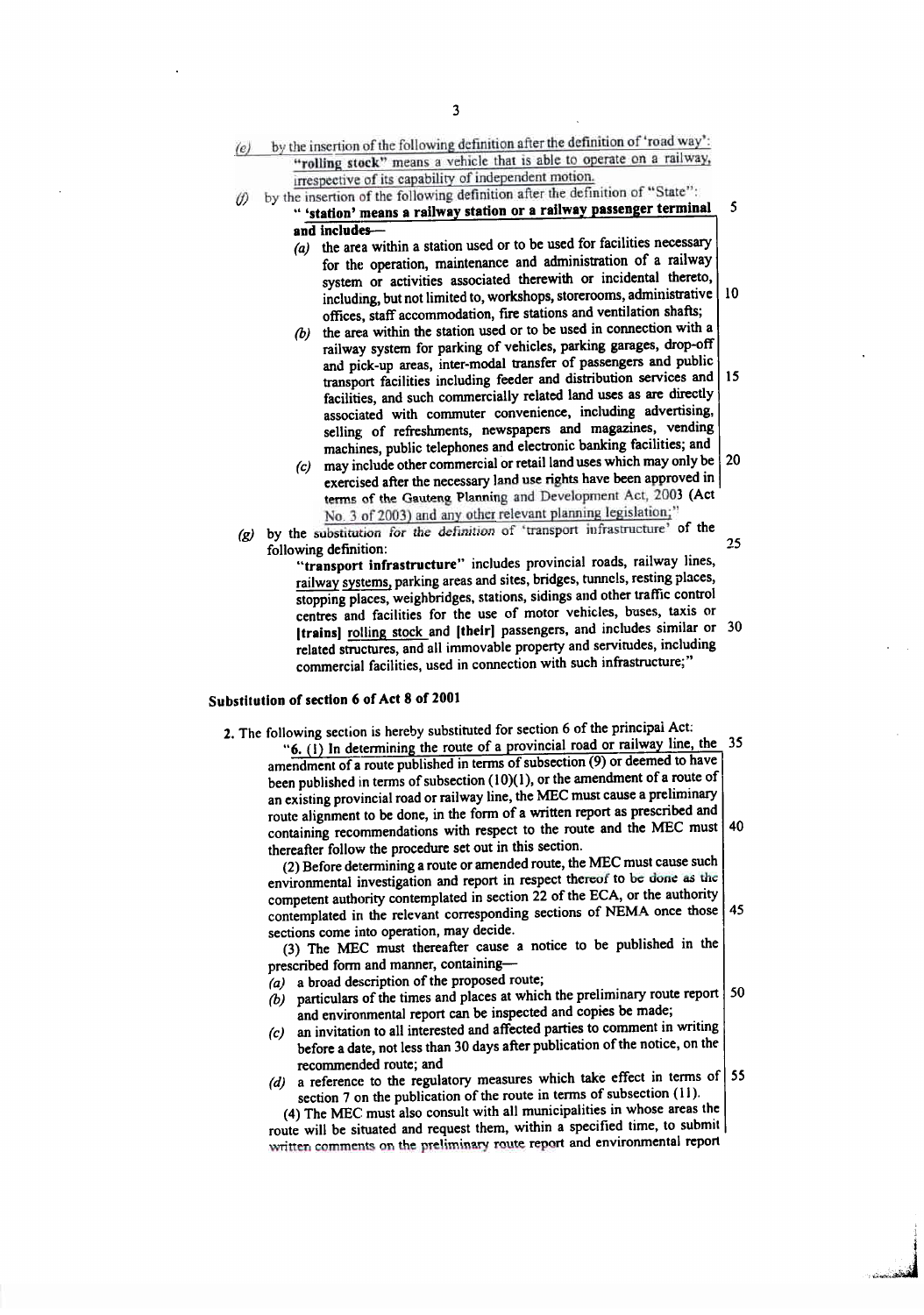$t_{\text{max}}$  the effect which the proposed route may have pecific reference also to the effect which the propose correction of any proposed the proposed of the proposed of the proposed of the proposed of the proposed of the proposed of the proposed of the proposed of the proposed  $\gamma$  spatial framework or other sumunicipality concerned.<br> $\frac{1}{2}$  and (4)  $\frac{1}{2}$ After the time to  $\text{comments}$  set in terms of subsequently  $\text{corr}$ and  $\int$  5 lapsed, the MEC must consider the premium  $r^2$  recently reported in terms  $\mu$ <sub>n</sub> mental report as well as written comments,  $\mu$  and % of subsections  $3(c)$  and (4), and may thereafter—<br>(a) determine a route for the provincial road or railway line; or<br>(b) subject to subsections (6) to (9), refer a specific issue or issues arising  $\text{v}$  determines  $3(c)$  and  $(4)$ , and may different  $\text{u}$ letermine a route for the provinci-(a) t to subsections (b) to  $(9)$ , force a specific solution to hold a public  $|10\rangle$ (b) inquiry advising on those specific issues within a time period as the said reports or community  $\omega$  a community a time period as  $\frac{1}{2}$  specific issues when  $\frac{1}{2}$  and  $\frac{1}{2}$  and  $\frac{1}{2}$  and  $\frac{1}{2}$  and  $\frac{1}{2}$  and  $\frac{1}{2}$  and  $\frac{1}{2}$  and  $\frac{1}{2}$  and  $\frac{1}{2}$  and  $\frac{1}{2}$  and  $\frac{1}{2}$  and  $\frac{1}{2}$  and  $\frac{1}{2}$  and  $\frac{1}{2}$ determine a route for the provincial road or railway line. mined by the MEC and, and having construct  $\int$  shall consist of not The commission contemplated in subsection  $(3)(2)$ 15 than 12 suitably qualified members of whom  $(a)$ st two are persons appointed by reason or user  $\frac{1}{2}$  and  $\frac{1}{2}$  are persons who are in the MEC's opinion competent to perform the functions assigned to them<br>in terms of this section;  $r_{\text{edge}}$  or experience of family development and are  $\frac{1}{r}$  assigned to them in terms of this section;<br>in the persons normalities in whose 20 areas the route will be situated, if such persons are indeed nominated more than two are persons noninated by maintepersons  $\frac{1}{2}$  $\mathbf{a}$ within 14 days after being requested to do so in writing by the MEC; within 14 days after being requested to do so in which compare and  $\sum_{n=1}^{\infty}$  an official from the Department Local Government or its successor; 25 (d) one is an official from the Department;<br>(e) at least two are professional civil engineers; at least two are professional civil engineers,<br> $\frac{1}{2}$  to registered as such with the (e) South African Council for Town and Regional Planners as contemplated (f) ast one is a town and regional planner regional Planners as contemplated in the Town and Regional Planners Act, 1984 (Act No. 19 of 1984);<br>nonprimite legal qualifications and 30 at least two are persons with appropriate legal qualifications and<br>experience;  $\mathcal{L}(\mathbf{g})$  $\alpha$  experience;  $\alpha$  is a suitably may be one of the persons is a suitably qualified challper  $\frac{1}{2}$ referred to in paragraphs  $\left(\frac{a}{b}\right)$  to  $\left(\frac{b}{b}\right)$ , and  $\left(\frac{b}{b}\right)$  constitute a quorum for  $(i)$ chairperson and four other the commission. 35 urposes of the activities of the commission. 7) The MEC must there are cause  $\alpha$  in prescribed form and manner, containing—<br>(a) a summary of the issue or issues referred to the commission; a summary of the issue of issues referred to the continuously of the issue or issues road description of that part of the fourth arrows  $\frac{1}{40}$ (b) referred to the  $\alpha$  $t$  the times at  $t$  and places where the preliminary route  $\frac{1}{t}$ report ficulars of the times at which and places where the premium of terms of (c) sort, environmental r port and commence  $\frac{1}{2}$ . sections  $(3)(c)$  and  $(4)$  relevant to the issue of the  $\frac{1}{4}$  commission, can be inspected and copies be made, invitation to all the persons of  $\frac{1}{2}$  ferred to the commission to  $\frac{1}{2}$  fore a date, not less than 30 days after  $(i)$ publication of the notice, on the said issue or issues; and publication of the notice, on the said issue of issues, where comment  $(ii)$ pear at the public 50 should they so wish;<br>the date and venue of the public inquiry; and (e) the date and venue of the public inquiry, and<br>
(f) a reference to the regulatory measures which take effect in terms of (f) section 7 on the publication of the route in terms of subsection (12). section  $7$  on the publication of the following the commission must hold and  $\cos(8)$  On the date mentioned in the said notice, the 55  $\omega$  duct a public inquiry and in so doing inductetermine the procedure for the pu i) include a public hearing; and  $\frac{1}{2}$  followed in connection with  $(ii)$ omply with the procedures to be followed in terms of  $\frac{10(1)}{b}$  of the ublic inquiries as prescribed in terms of section  $2000$  (Act No 3 of 2000); 60 ron and<br>(b) conduct the inquiry in terms of the said procedure.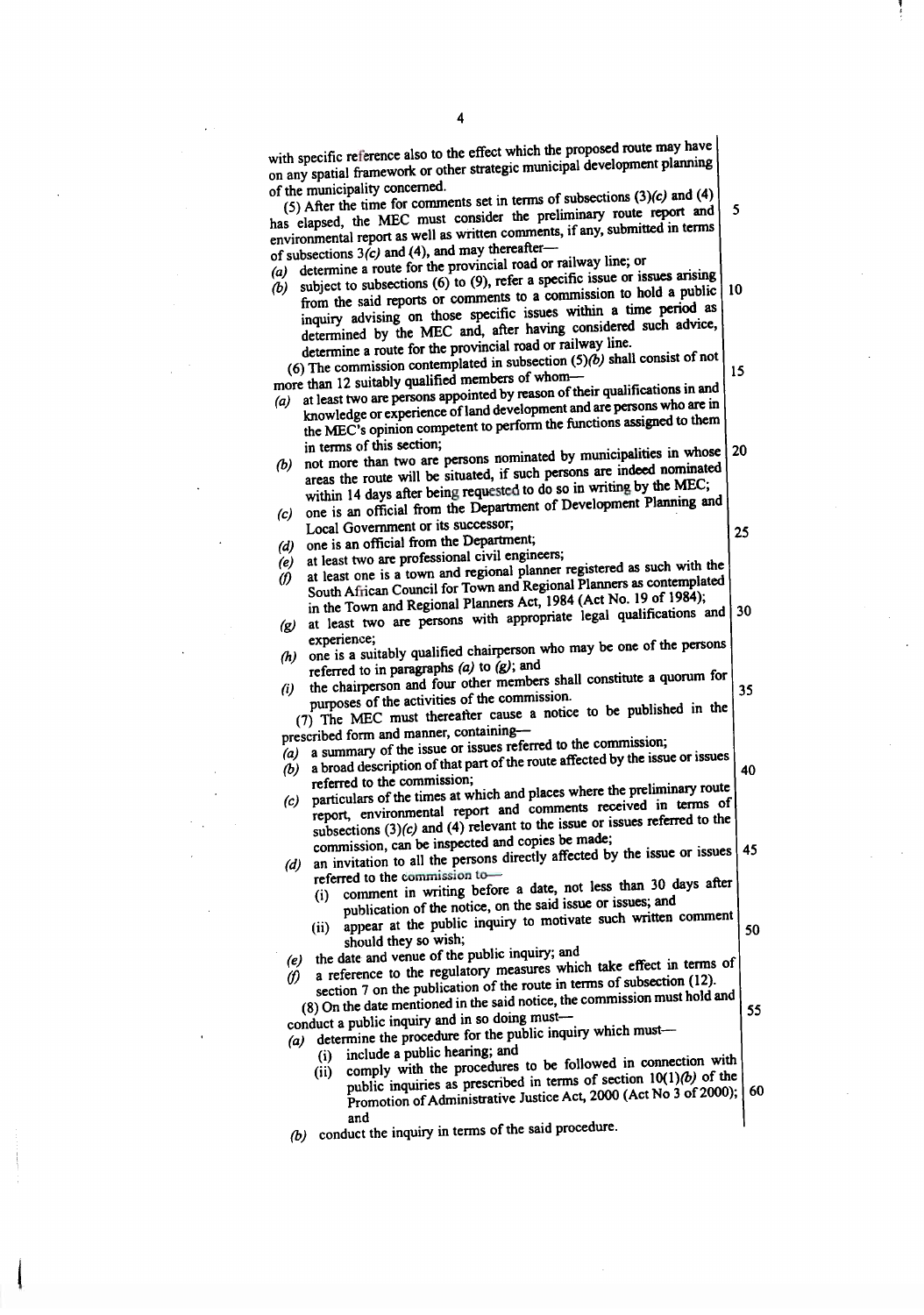| compile a written report on the inquiry, having regard, if applicable, to the<br>principles set out in section 3 of the Development Facilitation Act, 1995 (Act<br>No. 67 of 1995) and in provincial planning and development legislation. The                                                                                                                                                                                                                                                                                       | 5  |
|--------------------------------------------------------------------------------------------------------------------------------------------------------------------------------------------------------------------------------------------------------------------------------------------------------------------------------------------------------------------------------------------------------------------------------------------------------------------------------------------------------------------------------------|----|
| report must contain-<br>all written comments on the issue or issues referred to the commission;<br>(a)<br>a summary of the oral representations made at the public inquiry; and<br>(b)<br>recommendations to the MEC in respect of the said issue or issues, with<br>(c)                                                                                                                                                                                                                                                             |    |
| reasons for such recommendations.<br>(10) The MEC, in consultation with the Member of the Executive Council<br>responsible for development planning, must ensure that the route determina-                                                                                                                                                                                                                                                                                                                                           | 10 |
| tion in terms of subsections $(5)(a)$ or $(b)$ , is aligned as far as possible with any<br>spatial framework or other strategic provincial development planning<br>formulated in terms of development planning legislation of the Province.<br>(11) After having determined a route for the provincial road or railway line<br>as contemplated in subsections $(5)(a)$ or $(b)$ , the MEC must publish the said<br>route by reference to the centre line thereof, by notice in the Provincial<br>Gazette, which notice must contain- | 15 |
| such information, whether by way of a sketch plan, reference to a plan<br>(a)<br>available for inspection at a given address, or otherwise, as the MEC may<br>deem sufficient to indicate the centre line of the route;                                                                                                                                                                                                                                                                                                              | 2( |
| a notification that the regulatory measures set out in section 7 take effect<br>(b)<br>from the date of publication of the notice; and<br>a notification that reasons for the decision of the MEC with respect to the<br>(c)<br>determination of the route, may be requested by interested and affected<br>parties within 30 days of the date of publication of the notice.<br><b>122 September 12 and 12 amount of the Composition Composition Composition</b>                                                                      | 2: |
|                                                                                                                                                                                                                                                                                                                                                                                                                                                                                                                                      |    |

| 30  $t_1$  to  $(s)$  and the amendments to the route must be published as set out in subsection (11).  $\text{MFC}$  only after having complied with the procedures set out in sections  $\sum_{n=1}^{\infty}$  Subject to section  $8(2)$ , a route or sections thereof may be amended by  $\sum_{n=1}^{\infty}$ 

(13) The provisions of this section are not applicable to access roads."

### **7 of Act 8 of 2001 Amendment of section**

 $\frac{1}{2}$ ; Section  $\frac{1}{2}$  (9)" wherever it occurs of the expression "section  $6(11)$ ". **3. Section 7 of the principal** Act is **hereby amended by the substitution for the**

### **Amendment of section 8 of Act 8 of 2001**

**Section 8 of the principal Act is hereby amended-**

- $\frac{1}{2}$  and  $\frac{1}{2}$  occurs of the expression "section 6(11)".  $\mu$  the substitution in subsection (1) for the expression "section  $6(9)$ "
- $\frac{1}{2}$  are second that  $\frac{1}{2}$  and for the expression "section 6(1) to (9)" of the 40  $\frac{1}{2}$  in  $\frac{1}{2}$  is  $\frac{1}{2}$  in  $\frac{1}{2}$  to  $\frac{1}{2}$ .  $\mu$  the substitution in subsection (2) for the expression "section 6(9) of the
- $\alpha$  the substitution for paragraph (b) of subsection (4) of the following paragraph:
	- $\frac{1}{2}$  are  $\frac{1}{2}$  carried out, if any, as the competent authority contemplated 45  $'(b)$  such further environmental investigation and written report in respect in section 22 of the EC $\overline{A}$ , or the authority contemplated in the relevant corresponding sections of NEMA, once those sections come into operation, may decide;"
- 50  $\alpha$  the substitution for paragraph (b) of subsection (5) of the following para sek<br>paragraph:

 $(\phi)$  the environmental report contemplated in subsection  $4(b)$  or section  $6(3)(a)$ , as the case may be;"

- (e) by the substitution for paragraph  $(a)$  of subsection (6) of the following paragraph:
	- $f(a)$  the environmental report contemplated in subsection  $4(b)$  or section 55  $f(3)/a$ ) as the case may be; and"
- be expression "section  $6(1)$  to  $(11)$ ".  $\frac{1}{2}$  the substitution in subsection (8) for the expression "section 6(1) to (9)" of
- $\frac{1}{2}$  the substitution in subsection (10) for the expression "section 6(9)" of the  $\boldsymbol{\mathcal{g}}$  $6(11)"$ . 60 expression "section 6(11)".

After having conducted the public inquiry, the commission must

35

5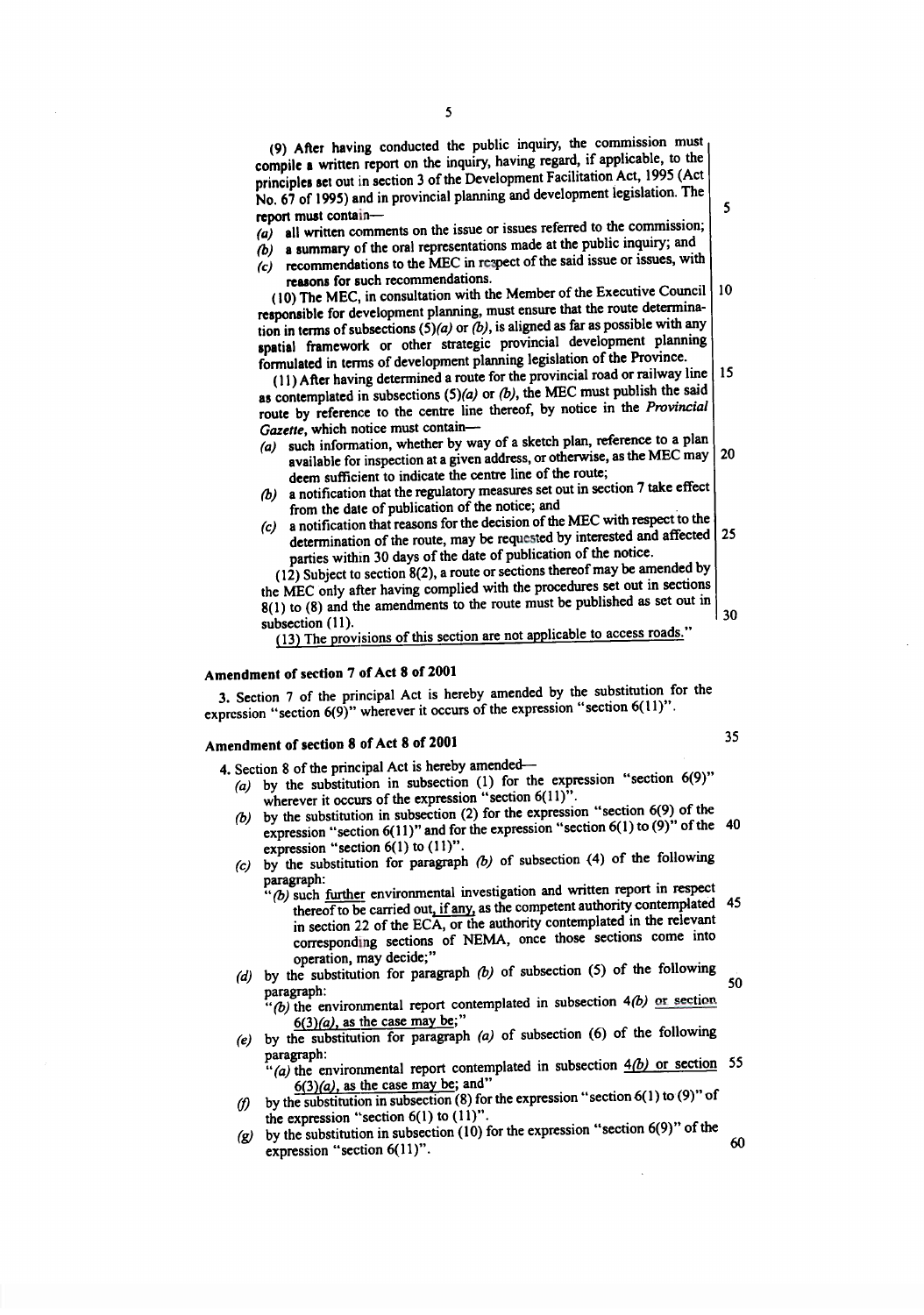#### **Amendment of section 10 of Act 8 of 2001**

**6(11)".** 6(g)" **wherever it occurs of the expression "section** (1) for the expression "section **5. Section 10 of the principal** Act is **hereby amended by the substitution in subsection**

#### **50 of Act 8 of 2001 Amendment of section**

aragraph after paragraph  $(p)$  of subsection (2): **6.** Section 50 of the principal Act is hereby amended by the insertion of the following

## (pA) operate, cause to be operated or permit the operation of a railway line and railway system;"

## Amendment of **section 51 of Act** 8 **of 2001**

- 7. Section 51 of the principal Act is hereby amended-
	- *(a)* by the substitution for the introductory sentence of subsection (1) of the following:
		- "( 1) The MEC may conclude an agreement contemplated in subsec-
		- 15  $r$  (1) The MEC may conclude an agreement concemprated in subsection of  $(2)$  with one or more of the following parties, in this section referred to as "the other party-
	- (b) by the substitution for paragraph  $(f)$  of subsection (1) of the following:
		- substitution for paragraph  $(f)$  of subsection (1) of the following:<br> $(f)$  any other person or body; **[in this section referred to as "the other**"

#### **51A in** Act 8 **of 2001 Insertion of section**

25 ny of the matters or combinations thereof contemplated in section  $51(2)$  and  $\vert$  30 (3); (b) the making available of any land or rights in respect thereof vesting in the hofe of the parties contemplated in countries  $\epsilon_1$ ,  $\epsilon_2$ ,  $\epsilon_3$ ,  $\epsilon_4$ ,  $\epsilon_5$ hore of the parties contemplated in section  $51(1)$ , subject to such conditions as rovision of public railway transport services or future railway line with any one or inancing, planning, design, operation, management, control, maintenance or supervision of a railway system or future railway system or a railway line and the 51A. (1) The MEC may, if he or she deems it in the public interest and with the approval of the Member of the Executive Council responsible for financial matters, enter into a contract or contracts in respect of a project for the construction, **The following section is hereby inserted in the principal Act after section 31:** 

- 35  $x$ propriation of land or rights in respect thereof in order to construct, operate, maintain, supervise and control such railway system and railway line, whether by lease or otherwise; MEC by virtue of the proclamation of the railway line or the acquisition or
- $(c)$  any delegation contemplated in section 56;
- of section 50(2)(a), (c), (d), (e), (f), (k), (m), (n), (pA) and (q) in relation to a railway line for the purposes and duration of the contract;  $(d)$  the right to exercise the rights and powers conferred upon the MEC in terms
- 45 behalf of the other party, all at the cost of the other party, provided always that the exercise of any right or power of discretionary or executive nature shall not be fettered by such contract and shall be exercised only in tbe public interest; maintenance, supervision and control of the railway system or railway line on by this Act, as may be necessary for the construction, operation, management,  $(e)$  the exercise by the MEC of such rights or powers conferred upon him or her
- the integration of a railway system, railway line and facilities in respect  $\omega$ thereof with airport facilities, with urban surroundings and with other transport infrastructure;
- the provision of public railway transport services;  $\left( \mathbf{g} \right)$
- the extent of capital, patronage guarantees, funds, subsidies, payments and  $(h)$ security to be provided or made available by the Province for or related to the establishment and operation of the railway system and provision of services 55 contemplated by the contract or contracts; and

20

10

5



50

40